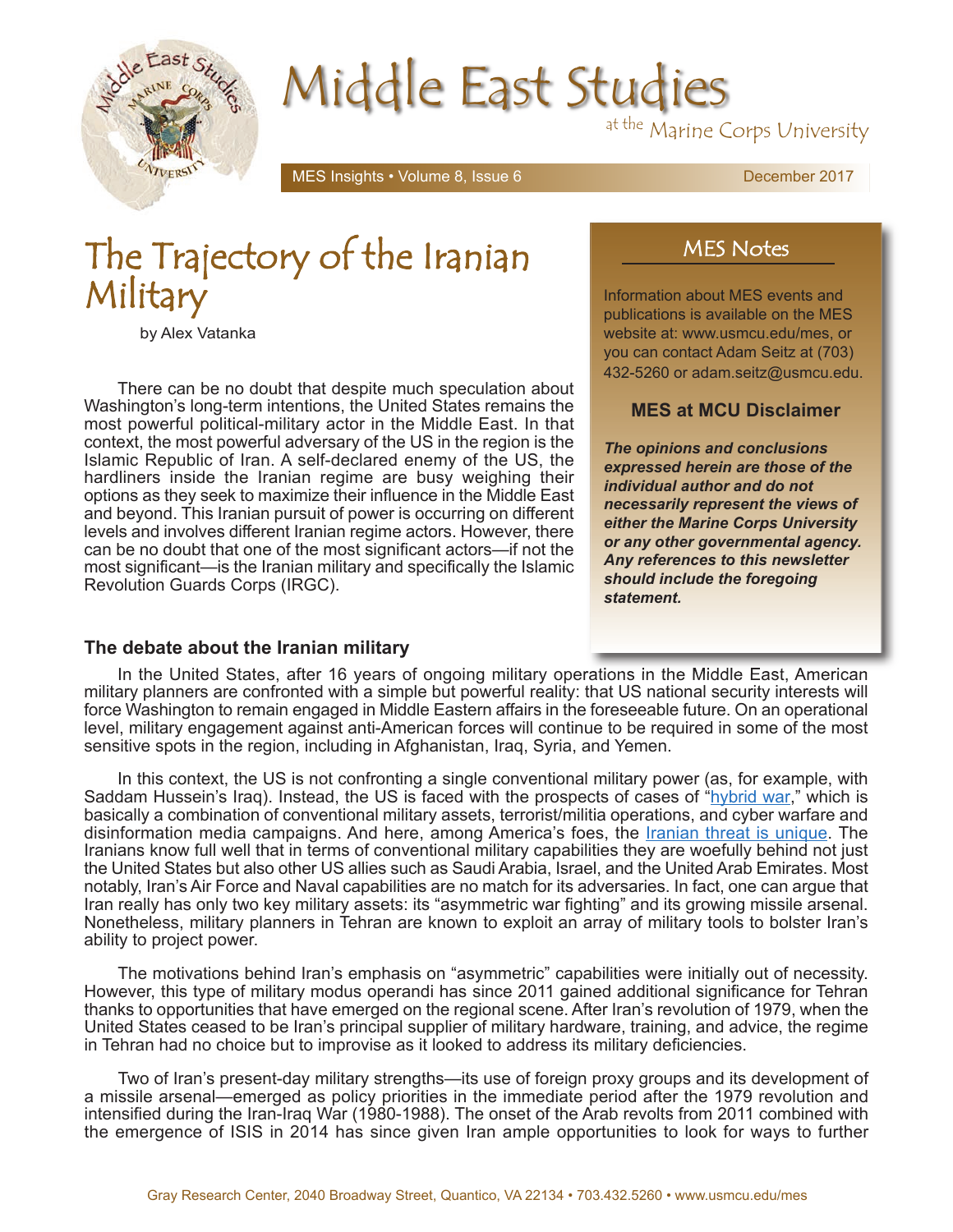intervene militarily outside of its borders, which it has pursued with notable (but also controversial) intensity.

Nonetheless, the [question](http://nationalinterest.org/feature/what-comes-next-irans-defense-doctrine-18360) is whether these latest Iranian military interventions in the region amount to a new offensive ["military doctrine"](http://bit.ly/2uGepq6) as such or if they are merely a reflection of Iranian opportunism in the face of power vacuums created in a number of states due to local upheavals resulting from popular Arab revolts. This question cannot at the moment be conclusively answered given the lack of data, but there can be little doubt that available empirical evidence does suggest the Iranians are evaluating a broad range of military policy options for the future.

At the same time, it is important not to assume that a full consensus exists in Tehran on the question of the country's military posture. The Iranian regime is deliberately set up in a way to pit various state organs against each other as, for example, the IRGC against the Artesh (regular armed forces) or the President and his government against the Office of the Supreme Leader. However, while this division of labor together with intra-regime rivalry for power makes it hard to predict Tehran's next military moves, certain recent developments point to an IRGC-led effort toward establishing a more agile offensive doctrine.

#### **The "asymmetric doctrine"**

There is no doubt that the Iranians have concluded that US military officials—such as Secretary of Defense James Mattis—have in the Trump administration an unprecedented amount of influence in the foreign policy decision-making process (particularly on questions relating to the Middle East) and, therefore, should not be overly provoked. For example, as soon as Trump entered the White House, the US military reported a reduction in the IRGC Navy's harassment of American ships in the Persian Gulf.

The Iranian regime likes to show itself as a martyrdom-seeking state. But in reality, Iran's military strategy remains mostly very cautious. For example, in the [case of Syria,](http://www.nybooks.com/daily/2017/04/13/syria-hidden-power-of-iran/) Tehran has been extremely careful in the numbers of troops it has been willing to deploy to the battlefields. In fact, since the conclusion of the Iran-Iraq War in 1988, Tehran's military strategy has been overwhelmingly about avoiding a head-on conventional military collision with its key international and regional adversaries such as the United States.

However, as IRGC commanders are keen to repeat, the shifting regional security environment requires for Iran's military strategy to adapt and to reinvent itself. In Tehran, this is often referred to as ["forward defense"](http://www.aei.org/publication/iranian-concepts-of-warfare-understanding-tehrans-evolving-military-doctrines/) and the idea that Iran should battle its opponents outside its borders to prevent conflict from taking place on Iranian soil.

This kind of military restitution necessitates plenty of readjustments, including the conversion of some of the existing regular military units from regular conventional army ground troops to smaller, more agile units that can operate as commandos/light infantry forces in war zones such as the Syria or Iraq. Meanwhile, it is in the Artesh where the Iranians have most potential for a transformation.

The Artesh is in terms of size (about 350,000) approximately three times bigger than the IRGC (about 120,000). Artesh units are mostly organized in heavy armored, infantry, and mechanized units, which are distinctly a legacy of defense planning from the days of the Shah when the United States helped Iran plan for major conventional ground battles against the likes of the Soviet Union and Saddam Hussein's Iraq.

Today, there is almost no prospect for such ground-based military battles between Iran and its closest adversaries. As is currently evident, Iran's two most intense regional rivalries with Saudi Arabia and Israel are overwhelmingly both happening via proxy actions and not through direct conventional military confrontation.

Accordingly, some military planners in Tehran appear to consider the Artesh's present capabilities as being a mismatch and inappropriate for Iran's foreign policy ambitions in the region in places such as Syria. By converting some of the Artesh manpower for so-called "forward operations," the battle-hardened IRGC military units can be made more readily available for domestic security operations inside the Islamic Republic should circumstances require it, for example, if a 2009-type of Green opposition movement should rise up again requiring suppression. In other words, if Iran opts for a major military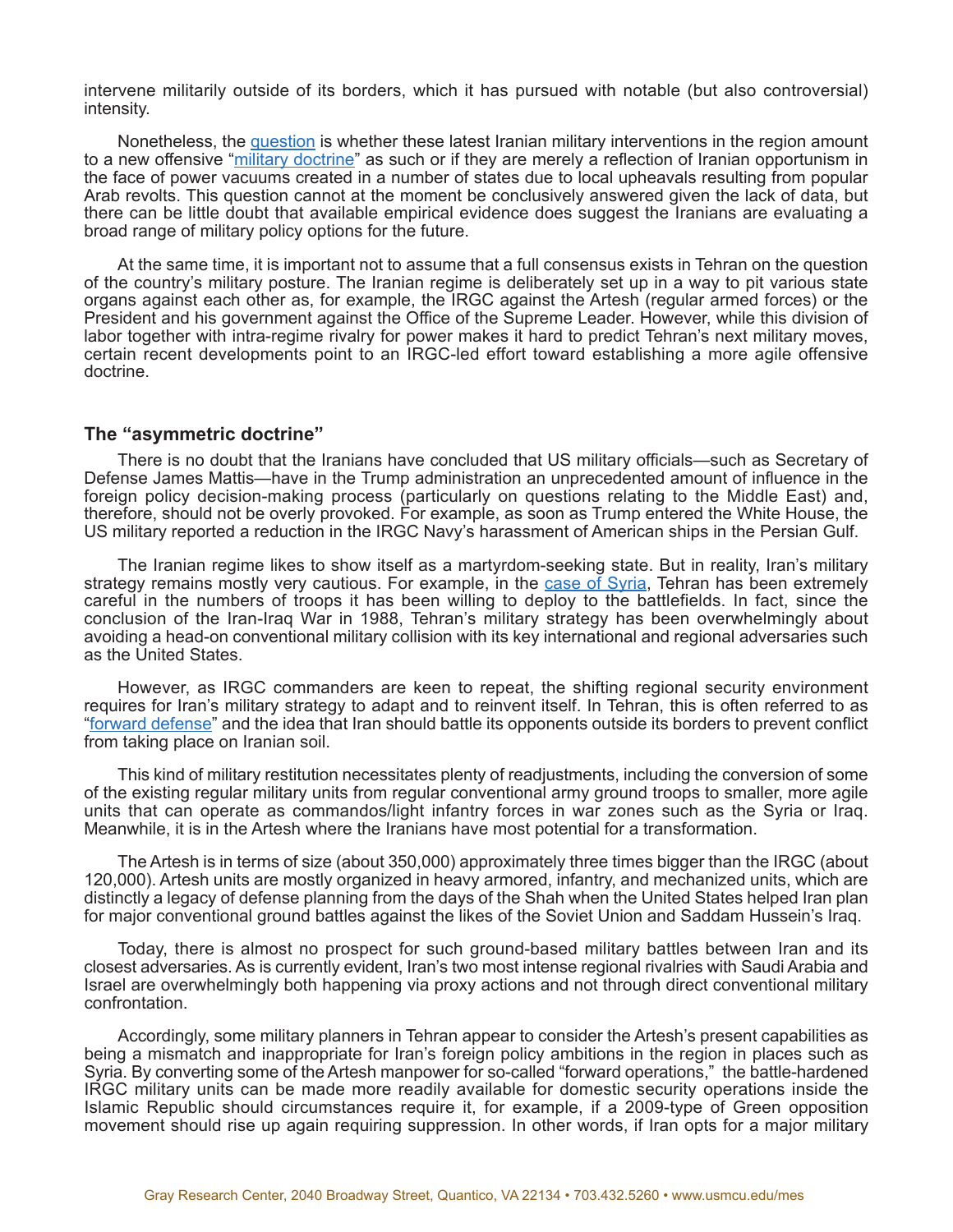makeover, it is within the Artesh where it will find most flexibility and space for change and reform.

However, while the concept of "forward defense" on a large military scale is somewhat a new idea, the use of asymmetric tactics is as old as the Islamic Republic. In order to overcome its conventional military weakness following the cut in US military supplies to Iran in 1980 and given Tehran's limited financial capacity to engage in major military procurement, the Iranians have for some nearly 40 years relied disproportionately on low-cost deterrence to protect the homeland.

This process began in the 1980s during the war with Iraq. It was at this time that the Iranians began to focus on and develop asymmetric capabilities, including the formation of Iraqi (and later Afghan) proxies and short, medium, and long-range missiles as well as the conduct of mining and other anti-access and area-denial operations in the Persian Gulf.

Iran's latest declarations of a new "forward defense" strategy is in fact only an extension of a process that has been in motion for many years. The major difference as compared to before is that Iran now can launch such asymmetric efforts on a scale unseen before thanks to the power vacuum found in so many conflict arenas in the broader Middle East. Iranian operations in Iraq and Syria since 2012 and 2014 respectively are the best examples of this new reality.

#### **Transforming its military**

In terms of specific signals that might substantiate such reform of the Iranian military doctrine, one could point to the April 2017 statement by [Brigadier General Kiumars Heydari,](http://bit.ly/2oAamH3) the head of the Ground Forces of the Artesh. Heydari said that some of the units under his command are to be transformed into "offensive" forces that can be deployed frontally outside of Iran's borders. The exact motivation behind the statement is unclear, but two facts are not in dispute. First, Heydari is a former IRGC commander who Supreme Leader Ayatollah Ali Khamenei appointed to the Artesh command role only in November 2016. Second, there are plenty of indications that the historic rivalry between the Artesh and IRGC is still ongoing. The deployment of "offensive" forces is traditionally the IRGC's area of operations and not of the Artesh. If Heydari's declaration proves to be true, then the implication is that the IRGC is shaping the Artesh in its own image. This is an important unfolding reorganization.

This potential transformation represents a major [development,](http://bit.ly/2vaOCcC) but it is not a surprise as such. Tehran's regional military posture and operations are overwhelmingly shaped by the IRGC, and it has a clear preference for the use of proxies, which both is relatively inexpensive for Iran and provides considerable scope for deniability for the IRGC and its controversial actions. In fact, someone as central in Iran's regional military planning as Major General Qasem Soleimani (head of Iran's Qods Force) knows best how to wage warfare via militants Iran controls.

A vivid example of this was the IRGC's operations against the US military in Iraq from 2003 to 2010. While the US clearly detected the hand of the IRGC, the fact that the Iranians relied on Iraqi proxy groups for the attacks on the US provided Iran with enough deniability that Iran was able to avoid a direct US response. Limiting the IRGC's scope of deniability must be a key goal for any adversary of the IRGC.

This modus operandi means that Iran relies heavily on Arab proxies. On one hand, this is relatively low-cost and gives Tehran deniability, but it is a double-edged sword. On the other hand, the IRGC already has vast experience with forming proxies that look to it for ideological guidance and military-financial support. The list includes groups such as Lebanese Hizbollah, the Iraqi Badr Corps or Asaib Ahl Al-Haq, various Afghan groups, and to some extent even the Yemeni Houthis. And Iran can be expected to continue to work along these lines based on a tested formula. The IRGC will look for a security vacuum in the region and will fill it to the extent that it can. Also it will not push its luck by being too dogmatic in steering the proxies it selects and will work with what it has at hand.

And yet, the IRGC faces the danger of over-reliance on proxies as there is always an inherent danger in such groups acting unilaterally or even against Tehran's wishes. The cases of Hizbollah's 2006 war with Israel (which Iran had initially opposed) and the 2011 decision by Hamas to abandon Bashar al-Assad are two good examples of Tehran's being wrong-footed by proxy allies.

While the Iranians clearly demonstrate strategic patience in many of their regional military